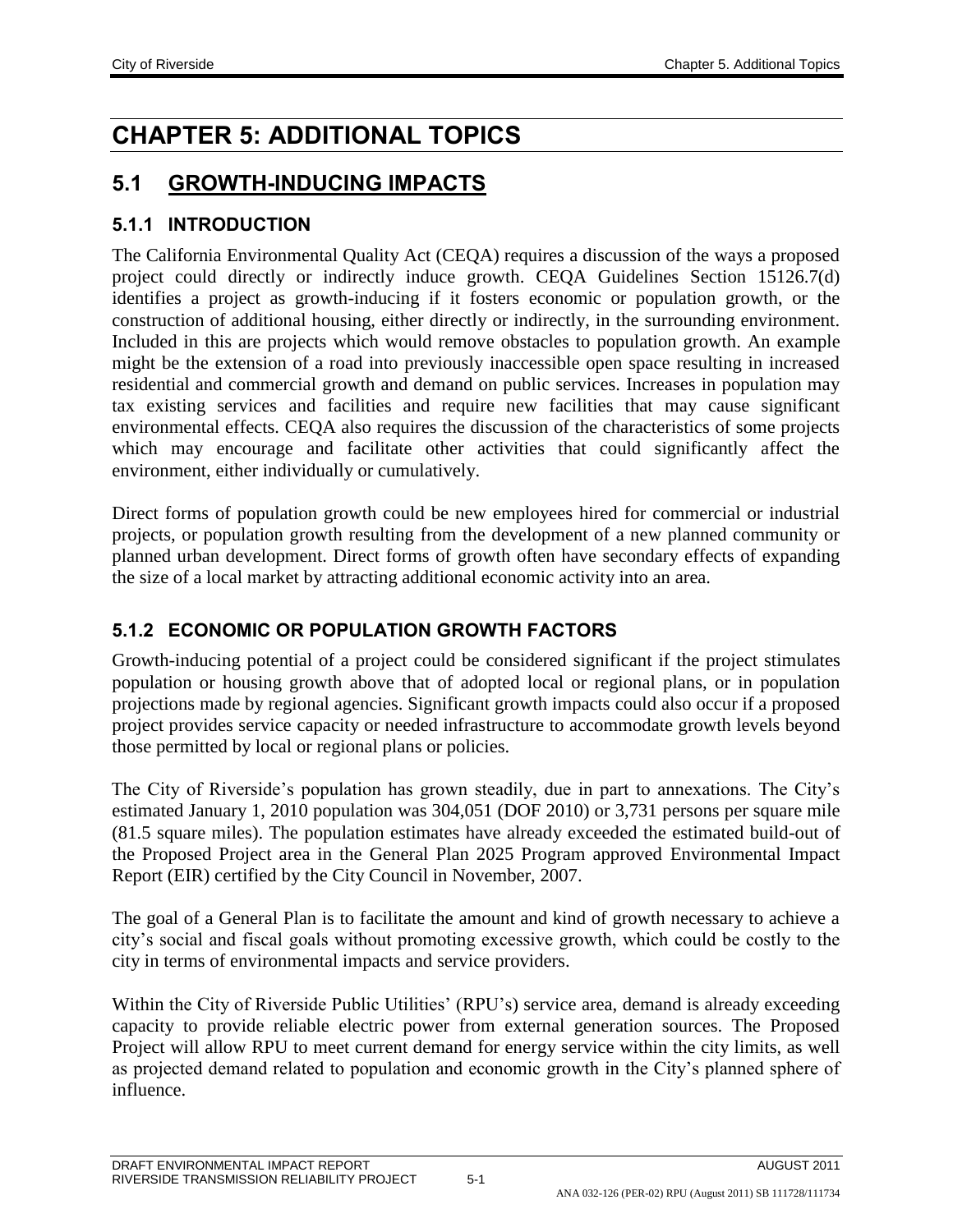The City of Riverside Sphere of Influence (SOI) anticipates future City Limit expansions in northeastern and southern quadrants adjacent to the current city boundaries. According to the Local Agency Formation Commission (LAFCO) staff, many of the potential annexations are inhabited and are already being served by local electric suppliers. As these areas are annexed over time, they will convert over to service provided by the City of Riverside Public Utilities (RPU).

The General Plan 2025 analyzed the SOI and all needs associated therewith, including utilities. The Proposed Project will not increase population above what has been analyzed in the General Plan 2025. It will allow for and accommodate the anticipated population growth, eliminating potential failures in the future.

RTRP, as constructed and placed into operation, allows RPU the opportunity to purchase electric power on "just in time" increments of demand. While accommodation of future electric demand is partially dependent on the provision of third party generation, distribution of this energy is the responsibility of RPU.

#### **5.1.3 GROWTH CAUSED BY INDIRECT AND DIRECT EMPLOYMENT**

Construction and operation of the Proposed Project would not alter the employment patterns in the Riverside area. Southern California Edison (SCE) and RPU would employ approximately 260 workers throughout project phases over the 14- to 18-month construction period. Additionally, a small number of environmental monitors would be required. The majority of workers would come from the Inland Empire area, although contractors from outside of the Inland Empire area may be required. These contractors may stay at local hotels during construction. There is an adequate supply of local temporary housing to serve the out-of-town contractors and their crews.

Project operation and maintenance (O&M) would be incorporated into current O&M plans and be accomplished by current SCE and RPU employees, and would therefore not create new jobs. No new permanent staff would be required; new substations would be unattended. The Proposed Project would not result in an increase in employment during either the operation or maintenance phase, and thus would not increase the demand for new housing.

## **5.1.4 LEVEL OF SIGNIFICANCE**

The Proposed Project's direct and indirect growth-inducing impacts noted above are not considered significant. The Proposed Project would improve system reliability, upgrade system elements, and support current and already-planned energy requirements within the City of Riverside. Increases in demand would not be caused by the Proposed Project. Thus, the Proposed Project is not considered to be growth-inducing. No new mitigation is required as a result of growth-inducement. The Proposed Project is not expected to stimulate population growth, but would provide energy supplies in response to increased demand within the framework of the City's General Plan 2025, and could therefore be considered to be growth-accommodating rather than growth-inducing.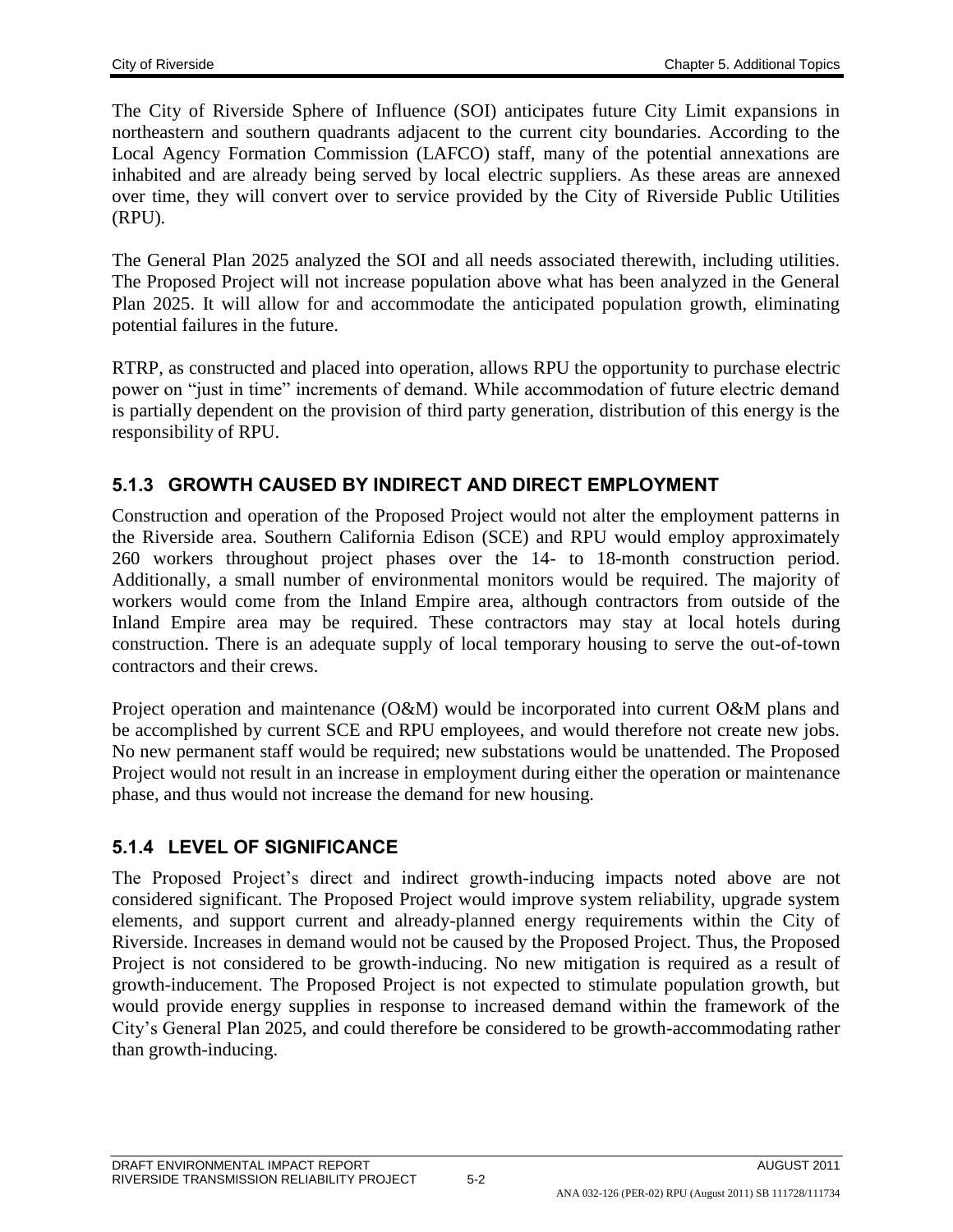# **5.2 SIGNIFICANT IRREVERSIBLE CHANGES**

CEQA Guidelines Section 15126.2 requires that an EIR identify and focus on the significant environmental impacts of a proposed project, and Section 15126.2(c) specifically directs that irretrievable commitments of resources should be evaluated to ensure that consumption of nonrenewable resources, during the course of project construction or operation, is justified.

CEQA Guidelines Section 15127 further clarifies:

The information required by Section 15126.2(c) concerning irreversible changes, need be included only in EIRs prepared in connection with any of the following activities:

(a) The adoption, amendment, or enactment of a plan, policy, or ordinance of a public agency;

(b) The adoption by a Local Agency Formation Commission of a resolution making determinations; or

(c) A project which will be subject to the requirement for preparing an environmental impact statement pursuant to the requirements of the National Environmental Policy Act of 1969, 42 U.S.C. 4321–4347.

As the Riverside Transmission Reliability Project (RTRP) would not meet any of the conditions stipulated above that would trigger the inclusion of analysis of Significant Irreversible Changes as a result of the Proposed Project, that analysis is not included in this Draft Environmental Impact Statement (EIR).

## **5.3 ELECTRIC AND MAGNETIC FIELDS**

Standard CEQA analysis does not include a discussion of potential environmental impacts from electric and magnetic fields (EMF) due to the lack of a consensus among scientists that EMF exposure poses a risk to human health. Nor are there any CEQA standards regarding the analysis of potential human health risks caused by EMF exposure. However, this DEIR does contain a discussion of EMF to accommodate the public's interest and concern regarding potential human health effects related to EMF exposure.

There are many sources of power frequency<sup> $\perp$ </sup> EMF, including internal household and building wiring, electrical appliances, and electric power transmission and distribution lines. Magnetic fields are created by the flow of electrical current and are measured in milliGauss (mG). Magnetic fields are not shielded by buildings, trees or most other objects. Electric fields are created by voltage and are measured in Volts/meter. These fields are easily shielded by objects such as buildings or trees.

There have been numerous scientific studies about the potential health effects of EMF. After many years of research, the scientific community has been unable to determine if exposure to EMF causes health hazards. State and federal public health regulatory agencies have determined that setting numeric exposure limits is not appropriate (CPUC 2006). Most of the focus of health concerns has been on magnetic field rather than electric field exposures. This is because electric

 $\overline{a}$ 

<sup>&</sup>lt;sup>1</sup> In the U.S., it is 60 Hertz (Hz).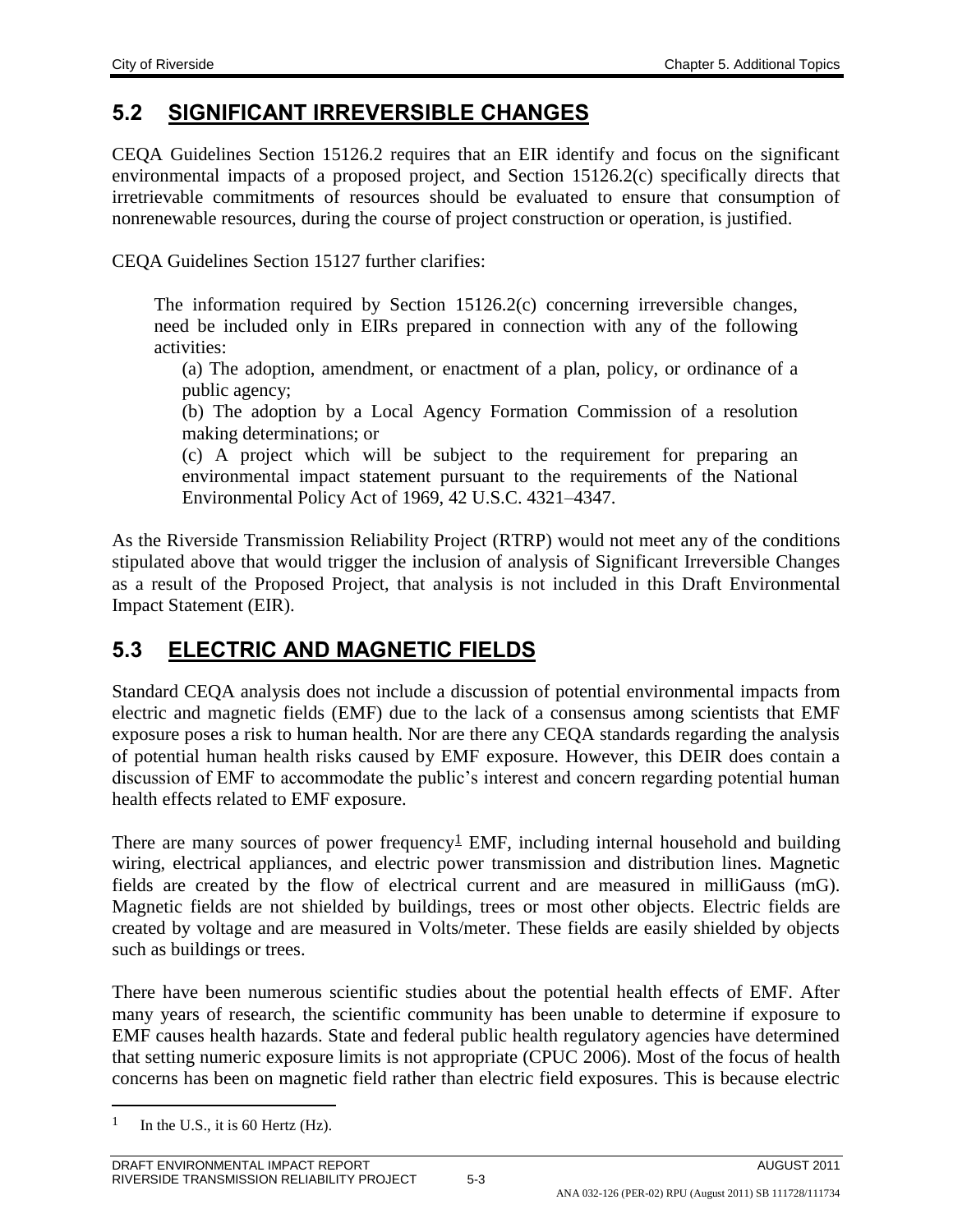field exposures in residences near power lines are minimized due to shielding by structures. Additionally, existing health research offers little to support a connection between electric field exposures and adverse health effects.

Many of the questions about possible connections between EMF exposures and specific diseases have been successfully resolved due to an aggressive international research program. However, potentially important public health questions remain about whether there is a link between EMF exposures and certain diseases, including childhood leukemia and a variety of adult diseases (e.g., adult cancers and miscarriages). As a result, some health authorities have identified magnetic field exposure as a possible human carcinogen. As summarized in greater detail below, these conclusions are consistent with the following published reports: the National Institute of Environmental Health Sciences (NIEHS 1999), the National Radiation Protection Board (NRPB 2001), the International Commission on non-Ionizing Radiation Protection (ICNIRP 2001), the California Department of Health Services (CDHS 2002), and the International Agency for Research on Cancer (IARC 2002).

The federal government conducted EMF research as a part of a \$45-million research program managed by the NIEHS. This program, known as the EMF RAPID (Research and Public Information Dissemination), submitted its final report to the U.S. Congress on June 15, 1999 (NIEHS 1999). The report concluded that:

- "The scientific evidence suggesting that ELF[extremely low frequency]-EMF exposures pose any health risk is weak."
- "The NIEHS concludes that ELF-EMF exposure cannot be recognized as entirely safe because of weak scientific evidence that exposure may pose a leukemia hazard."
- "The NIEHS suggests that the level and strength of evidence supporting ELF-EMF exposure as a human health hazard are insufficient to warrant aggressive regulatory actions; thus, we do not recommend actions such as stringent standards on electric appliances and a national program to bury all transmission and distribution lines. Instead, the evidence suggests passive measures such as a continued emphasis on educating both the public and the regulated community on means aimed at reducing exposures. NIEHS suggests that the power industry continue its current practice of siting power lines to reduce exposures and continue to explore ways to reduce the creation of magnetic fields around transmission and distribution lines without creating new hazards."

In 2001, Britain's NRPB (NRBP 2001) arrived at a similar conclusion:

After a wide-ranging and thorough review of scientific research, an independent Advisory Group to the Board of NRPB has concluded that the power frequency electromagnetic fields that exist in the vast majority of homes are not a cause of cancer in general. However, some epidemiological studies do indicate a possible small risk of childhood leukemia associated with exposures to unusually high levels of power frequency magnetic fields.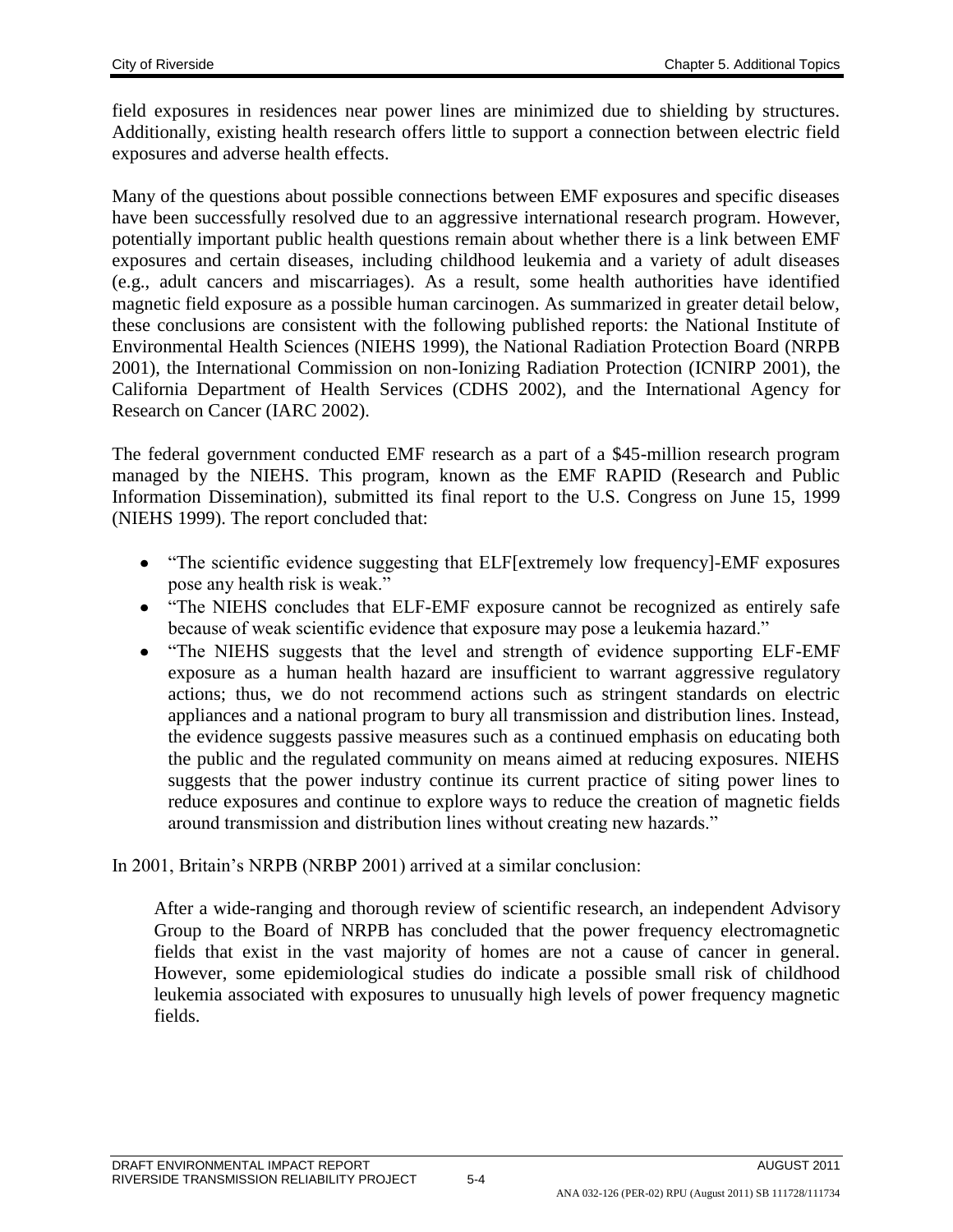In 2002, three scientists for CDHS (CDHS 2002) concluded:

To one degree or another, all three of the [C]DHS scientists are inclined to believe that EMFs can cause some degree of increased risk of childhood leukemia, adult brain cancer, Lou Gehrig's Disease, and miscarriage.

They [CDHS] strongly believe that EMFs do not increase the risk of birth defects, or low birth weight.

They [CDHS] strongly believe that EMFs are not universal carcinogens, since there are a number of cancer types that are not associated with EMF exposure.

To one degree or another they [CDHS] are inclined to believe that EMFs do not cause an increased risk of breast cancer, heart disease, Alzheimer's disease, depression, or symptoms attributed by some to a sensitivity to EMFs. However, all three scientists had judgments that were "close to the dividing line between believing and not believing" that EMFs cause some degree of increased risk of suicide, or

For adult leukemia, two of the scientists are "close to the dividing line between believing or not believing" and one was "prone to believe" that EMFs cause some degree of increased risk.

Also in 2002, the World Health Organization's (WHO) IARC concluded:

"ELF magnetic fields are possibly carcinogenic to humans", based on consistent statistical associations of high-level residential magnetic fields with a doubling of risk of childhood leukemia...Children who are exposed to residential ELF magnetic fields less than 0.4 microTesla (4.0 milliGauss) have no increased risk for leukemia." In contrast, "no consistent relationship has been seen in studies of childhood brain tumors or cancers at other sites and residential ELF electric and magnetic fields."

In June of 2007, the WHO issued a report on their multi-year investigation of EMF and the possible health effects (WHO 2007). After reviewing scientific data from numerous EMF and human health studies, they concluded:

"Scientific evidence suggesting that everyday, chronic low-intensity (above 0.3-0.4 µT [3-4 mG]) power-frequency magnetic field exposure poses a health risk is based on epidemiological studies demonstrating a consistent pattern of increased risk for childhood leukaemia.

In addition, virtually all of the laboratory evidence and the mechanistic evidence fail to support a relationship between low-level ELF magnetic fields and changes in biological function or disease status. Thus, on balance, the evidence is not strong enough to be considered causal, but sufficiently strong to remain a concern.

A number of other diseases have been investigated for possible association with ELF magnetic field exposure. These include cancers in both children and adults, depression, suicide, reproductive dysfunction, developmental disorders, immunological modifications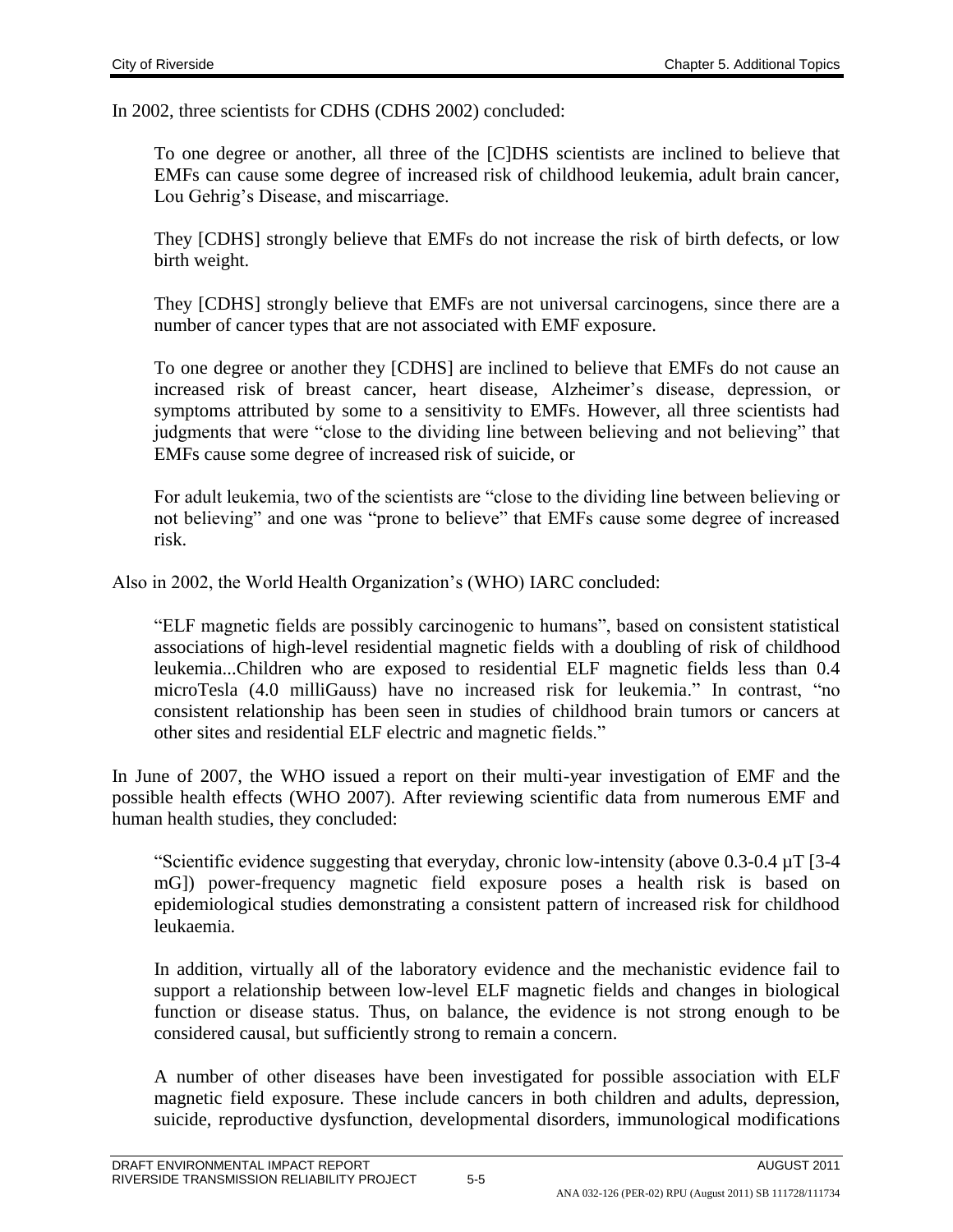and neurological disease. The scientific evidence supporting a linkage between ELF magnetic fields and any of these diseases is much weaker than for childhood leukemia and in some cases (for example, for cardiovascular disease or breast cancer) the evidence is sufficient to give confidence that magnetic fields do not cause the disease.

Furthermore, given both the weakness of the evidence for a link between exposure to ELF magnetic fields and childhood leukemia, and the limited impact on public health if there is a link, the benefits of exposure reduction on health are unclear. Thus the costs of precautionary measures should be very low."

Recognizing the scientific uncertainty over the connection between EMF exposures and health effects, the California Public Utilities Commission (CPUC) adopted a policy that addresses public concern over EMF with a combination of education, information, and precaution-based approaches. Specifically, Decision 93-11-013 established a precautionary based "no-cost and low-cost" EMF policy for California's regulated electric utilities based on recognition that scientific research had not demonstrated that exposures to EMF cause health hazards and that it was inappropriate to set numeric standards that would limit exposure.

In 2006, the CPUC completed its review and update of its EMF Policy in Decision 06-01-042 (CPUC 2006). This decision reaffirmed the finding that state and federal public health regulatory agencies have not established a direct link between exposure to EMF and human health effects, and the policy direction that (1) use of numeric exposure limits was not appropriate in setting utility design guidelines to address EMF, and (2) existing "no-cost and low-cost" precautionarybased EMF policy should be continued for proposed electrical facilities.

"No-cost and low-cost" measures to reduce magnetic fields will be incorporated into the design of this project in accordance with the California EMF Design Guidelines for Electrical Facilities. These measures will be documented in the Field Management Plan for the Proposed Project. The Field Management Plan will be filed as an appendix to the Proposed Project's Application for a Certificate of Public Convenience and Necessity (CPCN) filed with the CPUC. The CPCN and the Field Management Plan will be available for public review prior to approval by the CPUC.

## **5.4 CEQA GUIDELINES APPENDIX F: ENERGY CONSERVATION**

Appendix F of the CEQA Guidelines states:

Potentially significant energy implications of a project should be considered in an EIR. The following list of energy impact possibilities and potential conservation measures is designed to assist in the preparation of an EIR. In many instances, specific items may not apply or additional items may be needed.

A. Project Description may include the following items:

- 1. Energy consuming equipment and processes which will be used during construction, operation, and/or removal of the project. If appropriate, this discussion should consider the energy intensiveness of materials and equipment required for the project.
- 2. Total energy requirements of the project by fuel type and end use.
- 3. Energy conservation equipment and design features.
- 4. Initial and life-cycle energy costs or supplies.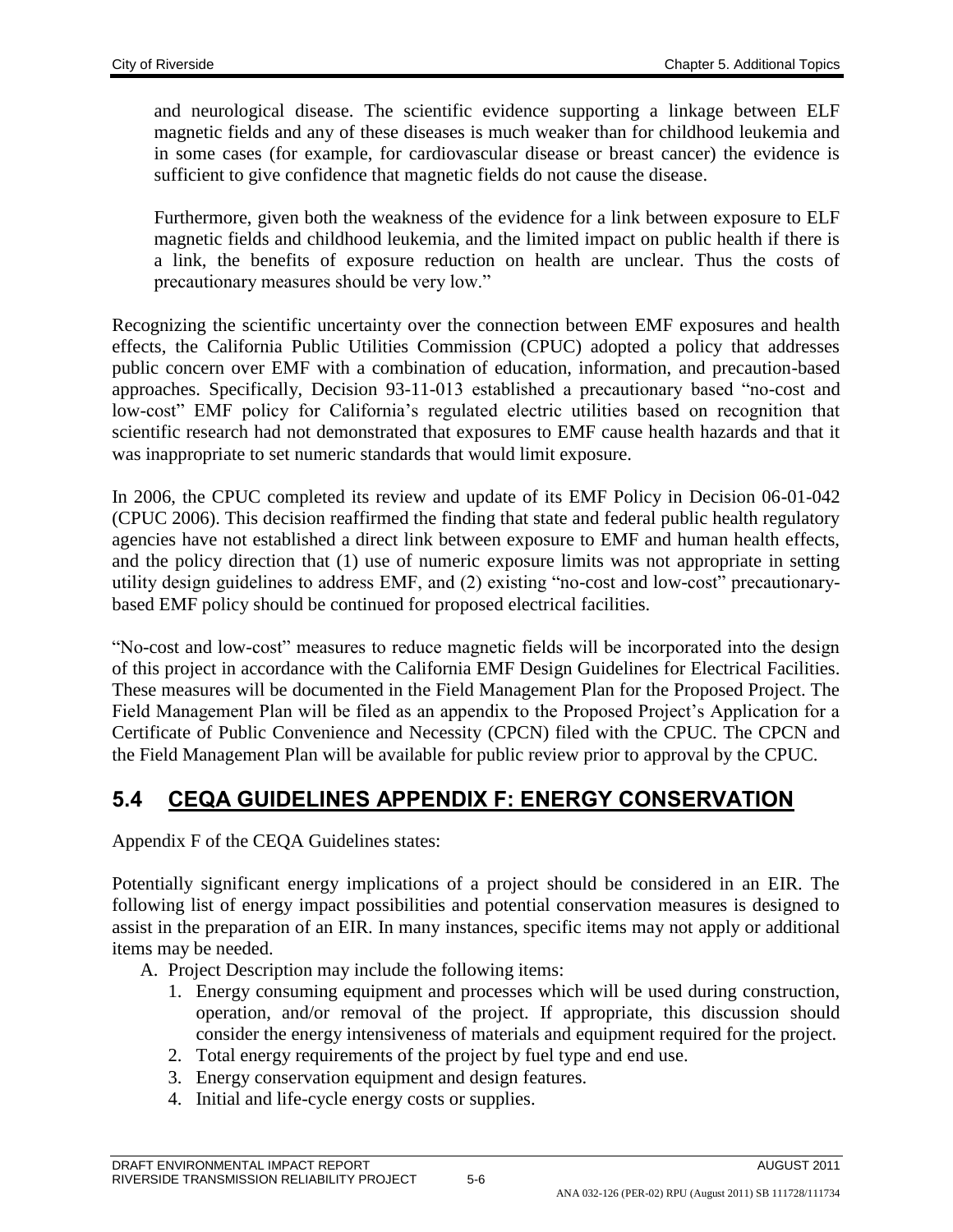- 5. Total estimated daily trips to be generated by the project and the additional energy consumed per trip by mode.
- B. Environmental Setting may include existing energy supplies and energy use patterns in the region and locality.
- C. Environmental Impacts may include:
	- 1. The project's energy requirements and its energy use efficiencies by amount and fuel type for each stage of the project's life cycle including construction, operation, maintenance and/or removal. If appropriate, the energy intensiveness of materials may be discussed.
	- 2. The effects of the project on local and regional energy supplies and on requirements for additional capacity.
	- 3. The effects of the project on peak and base period demands for electricity and other forms of energy.
	- 4. The degree to which the project complies with existing energy standards.
	- 5. The effects of the project on energy resources.
	- 6. The project's projected transportation energy use requirements and its overall use of efficient transportation alternatives.
- D. Mitigation Measures may include:
	- 1. Potential measures to reduce wasteful, inefficient and unnecessary consumption of energy during construction, operation, maintenance and/or removal. The discussion should explain why certain measures were incorporated in the project and why other measures were dismissed.
	- 2. The potential of siting, orientation, and design to minimize energy consumption, including transportation energy.
	- 3. The potential for reducing peak energy demand.
	- 4. Alternate fuels (particularly renewable ones) or energy systems.
	- 5. Energy conservation which could result from recycling efforts.
- E. Alternatives should be compared in terms of overall energy consumption and in terms of reducing wasteful, inefficient and unnecessary consumption of energy.
- F. Unavoidable Adverse Effects may include wasteful, inefficient and unnecessary consumption of energy during the project construction, operation, maintenance and/or removal that cannot be feasibly mitigated.
- G. Irreversible Commitment of Resources may include a discussion of how the project preempts future energy development or future energy conservation.
- H. Short-Term Gains versus Long-Term Impacts can be compared by calculating the energy costs over the lifetime of the project.
- I. Growth Inducing Effects may include the estimated energy consumption of growth induced by the project.

The RTRP is an energy project. Energy use and conservation were considered during the development of the Proposed Project's Purpose and Need, Project Description, and Environmental Analysis. The Proposed Project would improve energy distribution within the RPU service area, allow the City of Riverside to access more renewable energy sources, support already-planned growth, and be constructed in an energy efficient and low-emission manner. Elements of Appendix F recommendations are addressed in Chapter 1, Chapter 2, Chapter 3, Chapter 5, and Chapter 6. Section 1.5 in Chapter 1 (Purpose and Need) describes how the Proposed Project will address peak demand issues and reduce the need for energy-consuming internal generation during peak events. Also here is discussed the fact that the Proposed Project